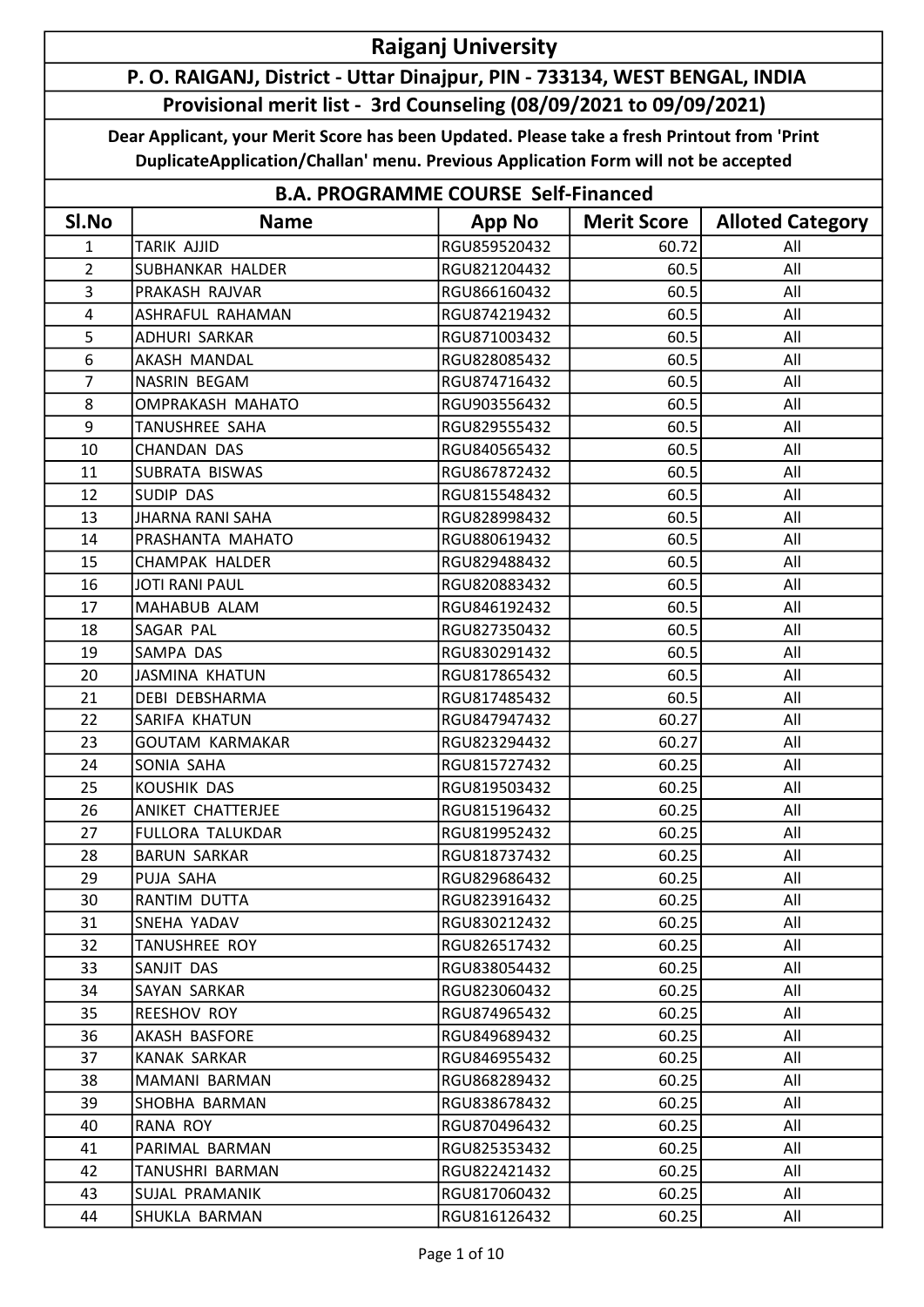| <b>B.A. PROGRAMME COURSE Self-Financed</b> |                        |               |                    |                         |
|--------------------------------------------|------------------------|---------------|--------------------|-------------------------|
| SI.No                                      | <b>Name</b>            | <b>App No</b> | <b>Merit Score</b> | <b>Alloted Category</b> |
| 45                                         | <b>AKASH GHOSH</b>     | RGU829223432  | 60.25              | All                     |
| 46                                         | PANKAJ MANDAL          | RGU814631432  | 60.25              | All                     |
| 47                                         | <b>RAHIT PRASAD</b>    | RGU836464432  | 60                 | All                     |
| 48                                         | <b>TANUSHREE GHOSH</b> | RGU861298432  | 60                 | All                     |
| 49                                         | RIMPA SARKAR           | RGU825467432  | 60                 | All                     |
| 50                                         | <b>PREM THAKUR</b>     | RGU821445432  | 60                 | All                     |
| 51                                         | AJAHAR MAMUD           | RGU878274432  | 60                 | All                     |
| 52                                         | TANUSHREE SINGHA       | RGU829569432  | 60                 | All                     |
| 53                                         | <b>DEBI DEBSHARMA</b>  | RGU840523432  | 60                 | All                     |
| 54                                         | POPI DAS               | RGU828635432  | 60                 | All                     |
| 55                                         | ANUPAM ROY             | RGU827438432  | 60                 | All                     |
| 56                                         | <b>MANAS DAS</b>       | RGU876411432  | 60                 | All                     |
| 57                                         | PRIYANKA MODAK         | RGU817423432  | 60                 | All                     |
| 58                                         | <b>MUSKAN PARVIN</b>   | RGU829213432  | 60                 | All                     |
| 59                                         | MANATOSH MANDAL        | RGU858882432  | 60                 | All                     |
| 60                                         | MADHAB SARKAR          | RGU819951432  | 60                 | All                     |
| 61                                         | PRIYANKA KHATUN        | RGU823670432  | 60                 | All                     |
| 62                                         | SUNANDITA BASAK        | RGU823131432  | 60                 | All                     |
| 63                                         | SANWAR ALI             | RGU861941432  | 60                 | All                     |
| 64                                         | AMAL SAHA              | RGU820686432  | 60                 | All                     |
| 65                                         | <b>SANATAN GHOSH</b>   | RGU826143432  | 60                 | All                     |
| 66                                         | SHUKLA SARKAR          | RGU823593432  | 60                 | All                     |
| 67                                         | PUJA SARKAR            | RGU828943432  | 60                 | All                     |
| 68                                         | AMAR BARMAN            | RGU891276432  | 60                 | All                     |
| 69                                         | KAMAL SAHA             | RGU837270432  | 60                 | All                     |
| 70                                         | SUJATA BARMAN          | RGU822411432  | 60                 | All                     |
| 71                                         | DHANESWAR BARMAN       | RGU817926432  | 60                 | All                     |
| 72                                         | PRITIDEB BARMAN        | RGU820174432  | 60                 | All                     |
| 73                                         | SANJAY BARMAN          | RGU831842432  | 60 I               | All                     |
| 74                                         | KARTIC SAHA            | RGU820629432  | 60                 | All                     |
| 75                                         | ANITA KUNDU            | RGU830649432  | 60                 | All                     |
| 76                                         | KANAI SAHA             | RGU821821432  | 60                 | All                     |
| 77                                         | MAHATAB ALI            | RGU846811432  | 60                 | All                     |
| 78                                         | MANOS KUMAR ROY        | RGU859086432  | 59.78              | All                     |
| 79                                         | AMIT SAHA              | RGU815801432  | 59.75              | All                     |
| 80                                         | <b>ARIZ AFTAB</b>      | RGU825969432  | 59.75              | All                     |
| 81                                         | SOUMYO DEEP DAS        | RGU828078432  | 59.75              | All                     |
| 82                                         | SOUVIK GHOSH           | RGU818700432  | 59.75              | All                     |
| 83                                         | PAPIYA GHOSHAL         | RGU817896432  | 59.75              | All                     |
| 84                                         | ANIMESH DAS            | RGU830757432  | 59.75              | All                     |
| 85                                         | MAHFUJ ALAM            | RGU852639432  | 59.75              | All                     |
| 86                                         | SHUBHAJIT BALA         | RGU819607432  | 59.75              | All                     |
| 87                                         | <b>SURAJ KUMAR ROY</b> | RGU844477432  | 59.75              | All                     |
| 88                                         | NIRMALA KUMARI MAHATO  | RGU840137432  | 59.75              | All                     |
| 89                                         | <b>CHAYNA KHATUN</b>   | RGU846524432  | 59.75              | All                     |
| 90                                         | <b>GOBINDA BARMAN</b>  | RGU883744432  | 59.75              | All                     |
| 91                                         | MAMPI DEBSHARMA        | RGU832362432  | 59.75              | All                     |
| 92                                         | BIJOY KISKU            | RGU819212432  | 59.75              | All                     |
| 93                                         | MALAY BARMAN           | RGU821028432  | 59.75              | All                     |
| 94                                         | NITYANANDA SARKAR      | RGU819186432  | 59.75              | All                     |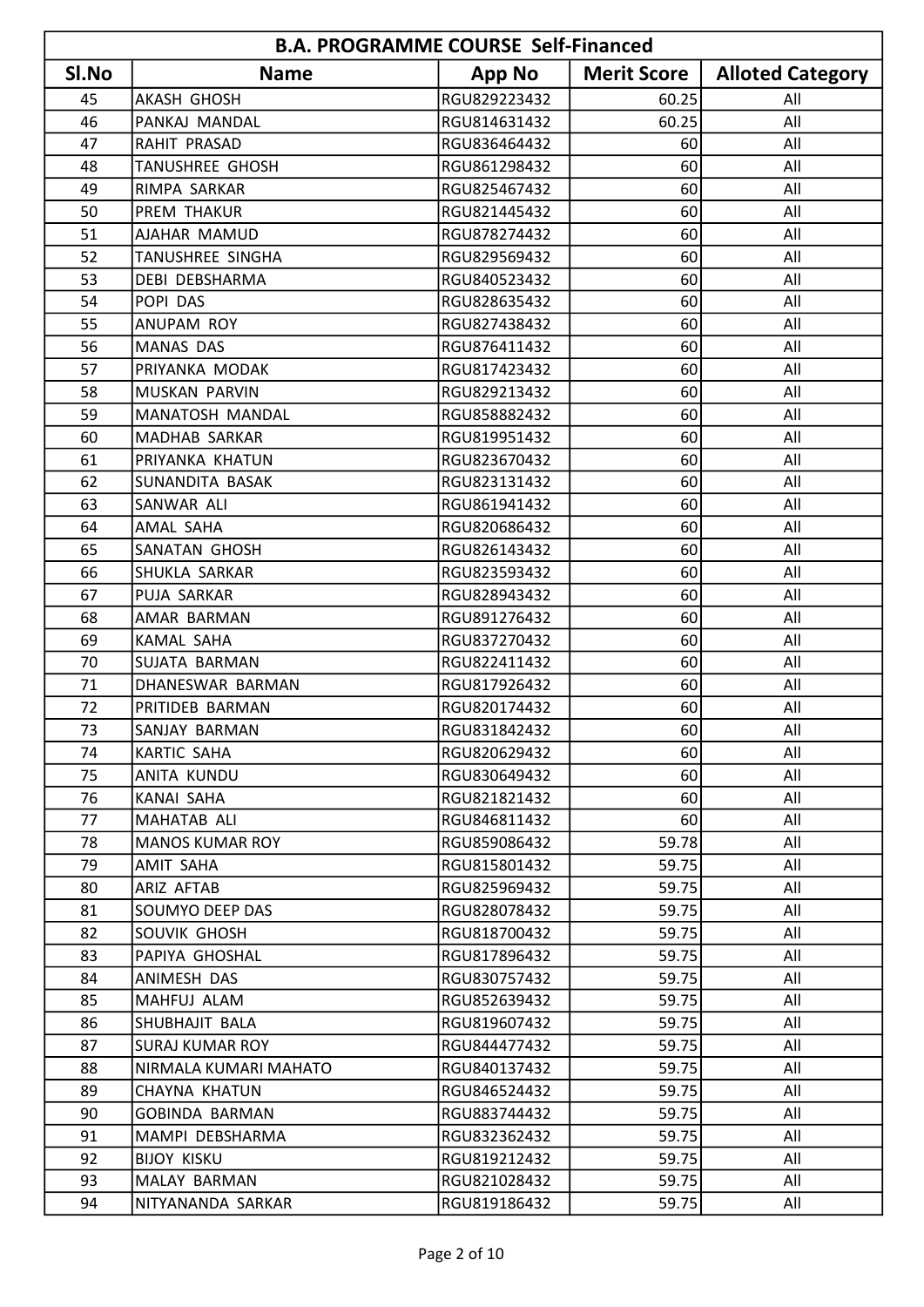|       | <b>B.A. PROGRAMME COURSE Self-Financed</b> |               |                    |                         |  |
|-------|--------------------------------------------|---------------|--------------------|-------------------------|--|
| SI.No | <b>Name</b>                                | <b>App No</b> | <b>Merit Score</b> | <b>Alloted Category</b> |  |
| 95    | SATYAM SAHA                                | RGU821287432  | 59.75              | All                     |  |
| 96    | PINKI BARMAN                               | RGU826920432  | 59.75              | All                     |  |
| 97    | KALPANA ROY                                | RGU856893432  | 59.75              | All                     |  |
| 98    | <b>ANANDA DAS</b>                          | RGU819863432  | 59.75              | All                     |  |
| 99    | <b>HABIBUR SARKAR</b>                      | RGU870825432  | 59.75              | All                     |  |
| 100   | <b>SUMIT MANDAL</b>                        | RGU847272432  | 59.75              | All                     |  |
| 101   | <b>AVIJIT SARKAR</b>                       | RGU819411432  | 59.75              | All                     |  |
| 102   | <b>TANMAY SARKAR</b>                       | RGU839686432  | 59.52              | All                     |  |
| 103   | <b>BIKRAM GHOSH</b>                        | RGU818869432  | 59.52              | All                     |  |
| 104   | <b>BIPLAB BARMAN</b>                       | RGU827515432  | 59.52              | All                     |  |
| 105   | <b>PARESH ROY</b>                          | RGU853538432  | 59.5               | All                     |  |
| 106   | MD KHURSED ALI                             | RGU819719432  | 59.5               | All                     |  |
| 107   | SAHANOUAJ HUSSAIN                          | RGU822016432  | 59.5               | All                     |  |
| 108   | SANTOSHI SAHA                              | RGU819857432  | 59.5               | All                     |  |
| 109   | ANIMA BARMAN                               | RGU865743432  | 59.5               | All                     |  |
| 110   | PRIYANKA SAHA                              | RGU819417432  | 59.5               | All                     |  |
| 111   | PINKI DAS                                  | RGU877309432  | 59.5               | All                     |  |
| 112   | <b>BARNALI BISWAS</b>                      | RGU820525432  | 59.5               | All                     |  |
| 113   | SULEKHA SAHA                               | RGU820211432  | 59.5               | All                     |  |
| 114   | <b>RAJU ROY</b>                            | RGU871070432  | 59.5               | All                     |  |
| 115   | <b>RAHUL ROY</b>                           | RGU830908432  | 59.5               | All                     |  |
| 116   | RUMPA BISWAS                               | RGU822607432  | 59.5               | All                     |  |
| 117   | RAJMINA KHATUN                             | RGU850783432  | 59.5               | All                     |  |
| 118   | NIKETA BASAK                               | RGU870956432  | 59.5               | All                     |  |
| 119   | <b>ROHAN GUHA</b>                          | RGU815732432  | 59.5               | All                     |  |
| 120   | <b>GOUTAM BARMAN</b>                       | RGU827204432  | 59.5               | All                     |  |
| 121   | MAMPI BARMAN                               | RGU835025432  | 59.5               | All                     |  |
| 122   | <b>MD NAJIMUL</b>                          | RGU886288432  | 59.5               | All                     |  |
| 123   | SANTOSHI DAS                               | RGU894429432  | 59.28              | All                     |  |
| 124   | ARABINDA ROY                               | RGU884005432  | 59.25              | All                     |  |
| 125   | ALAMGIR ALI                                | RGU828917432  | 59.25              | All                     |  |
| 126   | <b>KARAN DAS</b>                           | RGU837606432  | 59.25              | All                     |  |
| 127   | SAMAR BARMAN                               | RGU816178432  | 59.25              | All                     |  |
| 128   | ANISHA PAUL                                | RGU831024432  | 59.25              | All                     |  |
| 129   | SANTOSH DAS                                | RGU818887432  | 59.25              | All                     |  |
| 130   | KOUSIK CH DAS                              | RGU830263432  | 59.25              | All                     |  |
| 131   | ASHIS DAS                                  | RGU848716432  | 59.25              | All                     |  |
| 132   | NURSAD ALI                                 | RGU900049432  | 59.25              | All                     |  |
| 133   | <b>RANJIT ROY</b>                          | RGU902159432  | 59.25              | All                     |  |
| 134   | MAINUL HOQUE                               | RGU884702432  | 59.25              | All                     |  |
| 135   | CHITRA SUTRADHAR                           | RGU822458432  | 59.25              | All                     |  |
| 136   | <b>ABDUR RAHAMAN</b>                       | RGU831231432  | 59.25              | All                     |  |
| 137   | TABASUM PARVIN                             | RGU820632432  | 59.25              | All                     |  |
| 138   | <b>KABITA ROY</b>                          | RGU821933432  | 59.25              | All                     |  |
| 139   | <b>BIPLAB KUMAR SARKAR</b>                 | RGU870543432  | 59.25              | All                     |  |
| 140   | KALYANI BARMAN                             | RGU832031432  | 59.25              | All                     |  |
| 141   | <b>JAKERA KHATUN</b>                       | RGU827274432  | 59.25              | All                     |  |
| 142   | SUJAY SAHA                                 | RGU818740432  | 59.25              | All                     |  |
| 143   | ROHAN SARKAR                               | RGU862240432  | 59.25              | All                     |  |
| 144   | <b>BILKIS KHATUN</b>                       | RGU816711432  | 59.25              | All                     |  |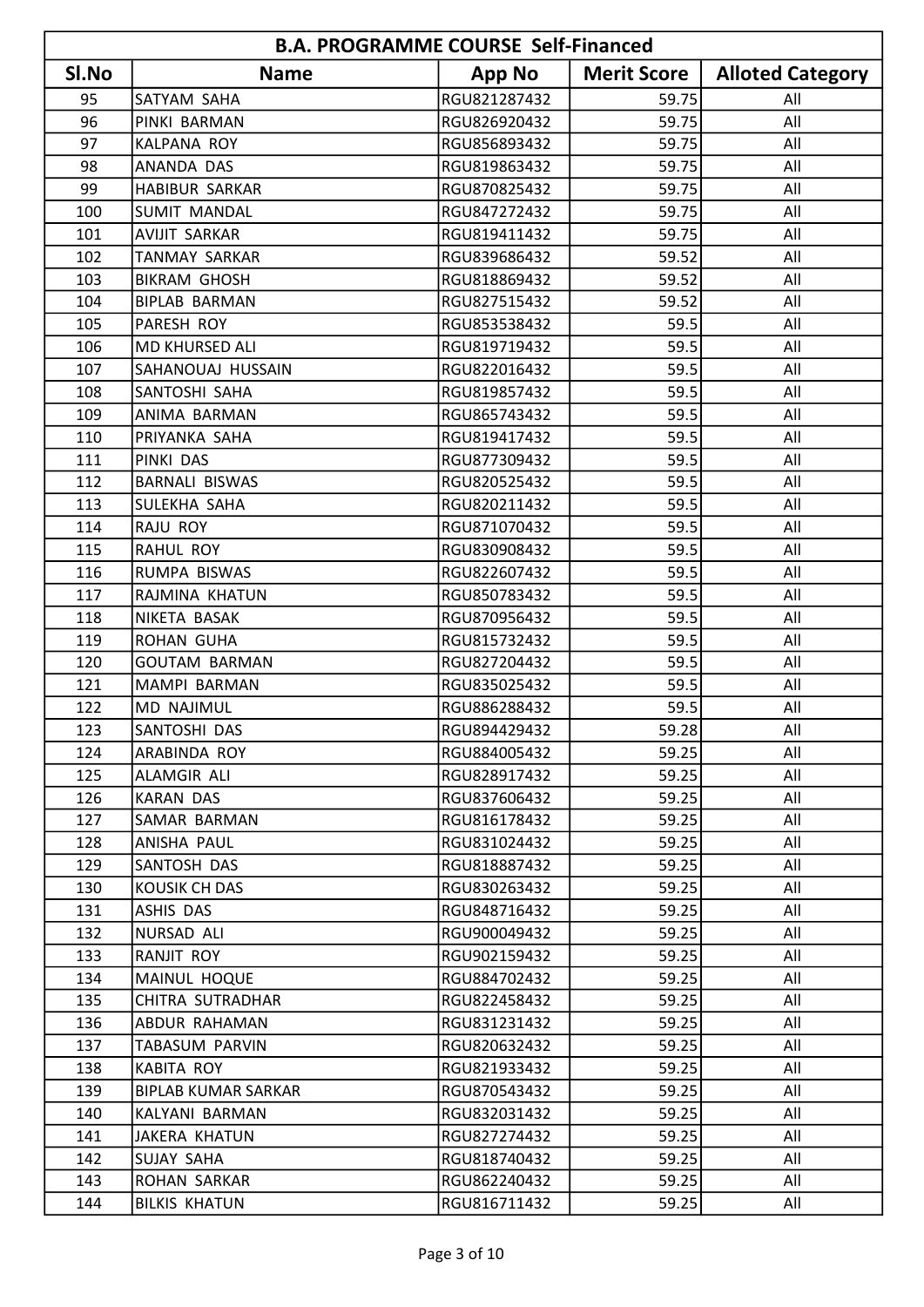|       | <b>B.A. PROGRAMME COURSE Self-Financed</b> |               |                    |                         |  |
|-------|--------------------------------------------|---------------|--------------------|-------------------------|--|
| SI.No | <b>Name</b>                                | <b>App No</b> | <b>Merit Score</b> | <b>Alloted Category</b> |  |
| 145   | PARTHA MANDAL                              | RGU819663432  | 59.25              | All                     |  |
| 146   | SULENDAR MAHATO                            | RGU831204432  | 59.045             | All                     |  |
| 147   | <b>CHHOTAN BARMAN</b>                      | RGU828712432  | 59                 | All                     |  |
| 148   | RUPALI DEBSHARMA                           | RGU818068432  | 59                 | All                     |  |
| 149   | <b>NARAYAN ROY</b>                         | RGU821762432  | 59                 | All                     |  |
| 150   | SOHAN SARKAR                               | RGU899282432  | 59                 | All                     |  |
| 151   | <b>JUI RANI SINGHA</b>                     | RGU821242432  | 59                 | All                     |  |
| 152   | PRITY RAJBHAR                              | RGU855264432  | 59                 | All                     |  |
| 153   | RIKTA BISWAS                               | RGU836649432  | 59                 | All                     |  |
| 154   | MOUMITA SAHA                               | RGU818666432  | 59                 | All                     |  |
| 155   | NITYANANDA SARKAR                          | RGU820361432  | 59                 | All                     |  |
| 156   | PRIYANKA BANIK                             | RGU823803432  | 59                 | All                     |  |
| 157   | SARASWATI PRAMANIK                         | RGU818028432  | 59                 | All                     |  |
| 158   | <b>ABHIJIT DAS</b>                         | RGU820217432  | 59                 | All                     |  |
| 159   | PRIYANKA SAHA                              | RGU820690432  | 59                 | All                     |  |
| 160   | SABNAM KHATUN                              | RGU853511432  | 59                 | All                     |  |
| 161   | DEEP KUMAR SAHA                            | RGU819769432  | 59                 | All                     |  |
| 162   | <b>BARSA SARKAR</b>                        | RGU827736432  | 59                 | All                     |  |
| 163   | AKASH DAS                                  | RGU817495432  | 59                 | All                     |  |
| 164   | SWARNALI SAHA                              | RGU819506432  | 59                 | All                     |  |
| 165   | <b>SUMNA BARMAN</b>                        | RGU826079432  | 59                 | All                     |  |
| 166   | NANDITA SINGH                              | RGU829665432  | 59                 | All                     |  |
| 167   | ROHIT MODAK                                | RGU847095432  | 59                 | All                     |  |
| 168   | MUTABBIR ALI                               | RGU887067432  | 59                 | All                     |  |
| 169   | SUBHANKAR DAS                              | RGU822088432  | 59                 | All                     |  |
| 170   | KANCHAN MURMU                              | RGU821566432  | 59                 | All                     |  |
| 171   | <b>RAJESH ROY</b>                          | RGU821160432  | 59                 | All                     |  |
| 172   | NISHA MAHATO                               | RGU824718432  | 59                 | All                     |  |
| 173   | DIPANKAR SUTRADHAR                         | RGU837604432  | 59                 | All                     |  |
| 174   | <b>ARUN SAHA</b>                           | RGU819699432  | 59                 | All                     |  |
| 175   | JAYANTA BARMAN                             | RGU839888432  | 59                 | All                     |  |
| 176   | JAYANTA BARMAN                             | RGU839995432  | 59                 | All                     |  |
| 177   | DIPALI DAS                                 | RGU851849432  | 58.8               | All                     |  |
| 178   | ROMIJA KHATUN                              | RGU866555432  | 58.75              | All                     |  |
| 179   | APARNA MAHANTA                             | RGU826937432  | 58.75              | All                     |  |
| 180   | SHREYASHI DEY SARKAR                       | RGU821302432  | 58.75              | All                     |  |
| 181   | MAMATA BHOWMICK                            | RGU824862432  | 58.75              | All                     |  |
| 182   | SABER ALI                                  | RGU850229432  | 58.75              | All                     |  |
| 183   | SASHANKA SHEKHAR BARMAN                    | RGU854044432  | 58.75              | All                     |  |
| 184   | SHUBHAJIT SAHA                             | RGU846964432  | 58.75              | All                     |  |
| 185   | JYOTI SAHA                                 | RGU820749432  | 58.75              | All                     |  |
| 186   | ATIUR RAHAMAN                              | RGU840969432  | 58.75              | All                     |  |
| 187   | ANUSHIKHA GUPTA                            | RGU839861432  | 58.75              | All                     |  |
| 188   | <b>UDAY SARKAR</b>                         | RGU870583432  | 58.75              | All                     |  |
| 189   | HASENA KHATUN                              | RGU828800432  | 58.75              | All                     |  |
| 190   | ASHU SARKAR                                | RGU828519432  | 58.75              | All                     |  |
| 191   | <b>BIKASH PAUL</b>                         | RGU899138432  | 58.75              | All                     |  |
| 192   | BABITA KUMARI MAHATO                       | RGU818266432  | 58.75              | All                     |  |
| 193   | DIPA BARMAN                                | RGU866195432  | 58.75              | All                     |  |
| 194   | BISWAJIT BARMAN                            | RGU900935432  | 58.75              | All                     |  |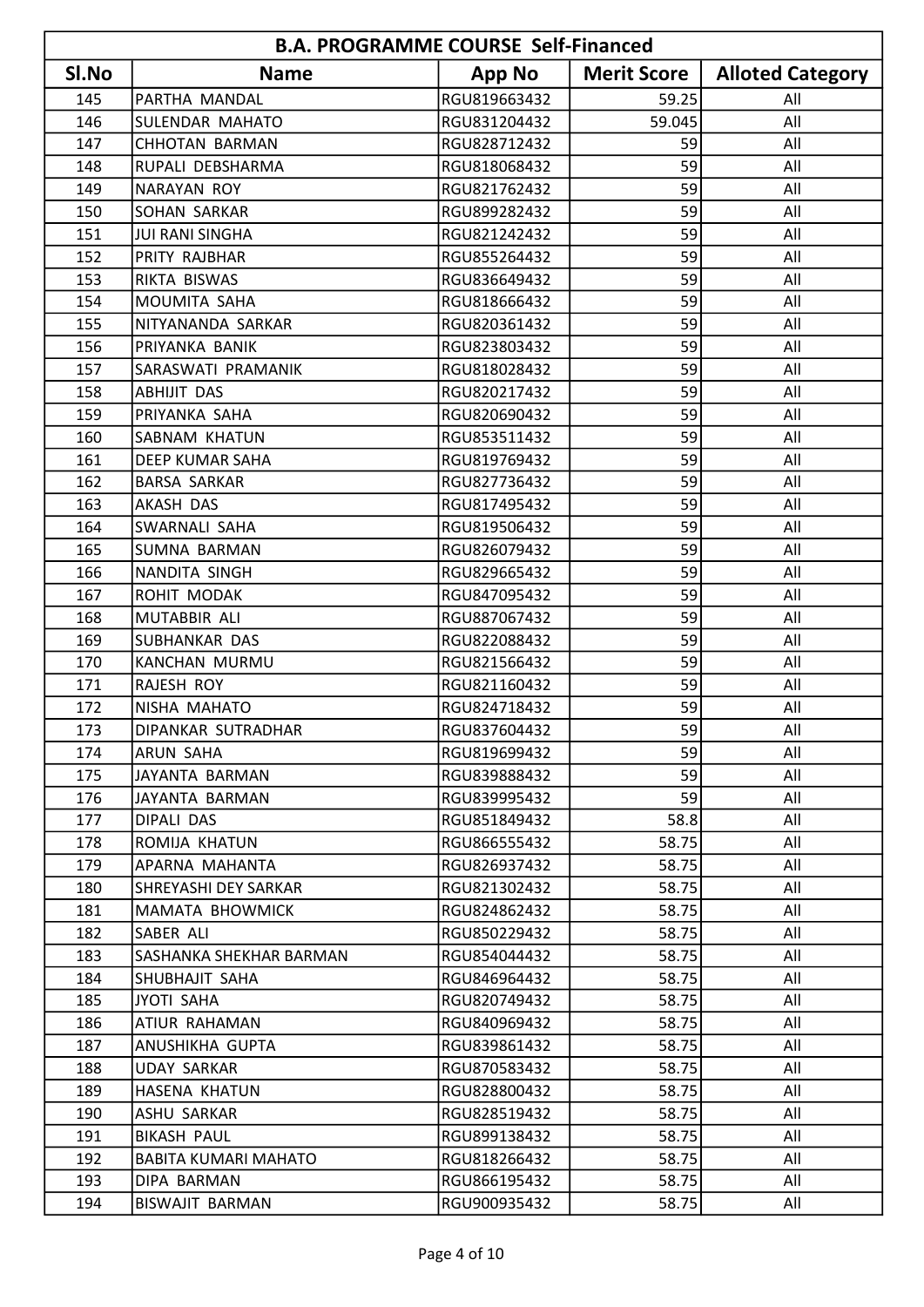| <b>B.A. PROGRAMME COURSE Self-Financed</b> |                           |               |                    |                         |
|--------------------------------------------|---------------------------|---------------|--------------------|-------------------------|
| SI.No                                      | <b>Name</b>               | <b>App No</b> | <b>Merit Score</b> | <b>Alloted Category</b> |
| 195                                        | <b>DEEPTI DUTTA</b>       | RGU870748432  | 58.75              | All                     |
| 196                                        | <b>TAPAS MAHATO</b>       | RGU846315432  | 58.75              | All                     |
| 197                                        | <b>SUBIR SARKAR</b>       | RGU828201432  | 58.75              | All                     |
| 198                                        | RACHANA BARMAN            | RGU817949432  | 58.75              | All                     |
| 199                                        | <b>JYOTSNA KHATUN</b>     | RGU896215432  | 58.75              | All                     |
| 200                                        | SIRINA PARVIN             | RGU846323432  | 58.75              | All                     |
| 201                                        | <b>CHANDAN DAS</b>        | RGU822348432  | 58.75              | All                     |
| 202                                        | <b>SUSMITA SARKAR</b>     | RGU901936432  | 58.56              | All                     |
| 203                                        | SANJAY SARKAR             | RGU873997432  | 58.56              | All                     |
| 204                                        | <b>NASIB ALAM</b>         | RGU851873432  | 58.5               | All                     |
| 205                                        | <b>BITHIKA SARKAR</b>     | RGU828587432  | 58.5               | All                     |
| 206                                        | <b>AVIJIT BASAK</b>       | RGU830503432  | 58.5               | All                     |
| 207                                        | <b>UMA SARKAR</b>         | RGU827180432  | 58.5               | All                     |
| 208                                        | RIMA SAHA                 | RGU868316432  | 58.5               | All                     |
| 209                                        | PRAMESH DEBSHARMA         | RGU830952432  | 58.5               | All                     |
| 210                                        | SWARNA SARKAR             | RGU839066432  | 58.5               | All                     |
| 211                                        | <b>GOLAM EJAJ AHAMMAD</b> | RGU831499432  | 58.5               | All                     |
| 212                                        | MD SAHADAT ALI            | RGU831871432  | 58.5               | All                     |
| 213                                        | SIA RANA                  | RGU837877432  | 58.5               | All                     |
| 214                                        | AYESA SIDDIKA             | RGU864384432  | 58.5               | All                     |
| 215                                        | <b>AMIT KUMAR BARMAN</b>  | RGU838489432  | 58.5               | All                     |
| 216                                        | DHAN BARMAN               | RGU899519432  | 58.5               | All                     |
| 217                                        | <b>RINKU DAS</b>          | RGU840030432  | 58.5               | All                     |
| 218                                        | RISTI BARMAN              | RGU815822432  | 58.5               | All                     |
| 219                                        | RAJU MOHAMMAD             | RGU814496432  | 58.5               | All                     |
| 220                                        | <b>MOSTORI KHATUN</b>     | RGU819763432  | 58.5               | All                     |
| 221                                        | <b>BISHAL SINHA</b>       | RGU830819432  | 58.5               | All                     |
| 222                                        | <b>CHAITANNA PAUL</b>     | RGU852968432  | 58.5               | All                     |
| 223                                        | IBIBHAS KUMAR BARMAN      | RGU878442432  | 58.5               | All                     |
| 224                                        | MILAN SARKAR              | RGU905106432  | 58.5               | All                     |
| 225                                        | MEHERUL SEKH              | RGU884608432  | 58.5               | All                     |
| 226                                        | HIMANGSHU BARMAN          | RGU815977432  | 58.5               | All                     |
| 227                                        | AFSANA MIMI               | RGU819030432  | 58.5               | All                     |
| 228                                        | ALEFNOOR PARVIN           | RGU861900432  | 58.5               | All                     |
| 229                                        | PUSPA BISWAS              | RGU848489432  | 58.5               | All                     |
| 230                                        | PUJA GHOSH.               | RGU830121432  | 58.5               | All                     |
| 231                                        | KAMALIKA BARMAN           | RGU825317432  | 58.5               | All                     |
| 232                                        | SUKLA BARMAN              | RGU816561432  | 58.5               | All                     |
| 233                                        | JAYANTI BARMAN            | RGU820633432  | 58.5               | All                     |
| 234                                        | DIPAK SARKAR              | RGU820451432  | 58.5               | All                     |
| 235                                        | SAOUMITA BHOWMIK          | RGU829133432  | 58.5               | All                     |
| 236                                        | MITHU MAHATO              | RGU903124432  | 58.5               | All                     |
| 237                                        | PARITOSH BARMAN           | RGU822839432  | 58.5               | All                     |
| 238                                        | MONOHOR BARMAN            | RGU902281432  | 58.5               | All                     |
| 239                                        | <b>RUSTAM ALI</b>         | RGU833337432  | 58.5               | All                     |
| 240                                        | MD MERAJUDDIN             | RGU839058432  | 58.5               | All                     |
| 241                                        | SANJAY BARMAN             | RGU833748432  | 58.31              | All                     |
| 242                                        | BISWAJIT DAS              | RGU871375432  | 58.25              | All                     |
| 243                                        | NANDA DAS                 | RGU831197432  | 58.25              | All                     |
| 244                                        | PRIYAM DEY                | RGU839535432  | 58.25              | All                     |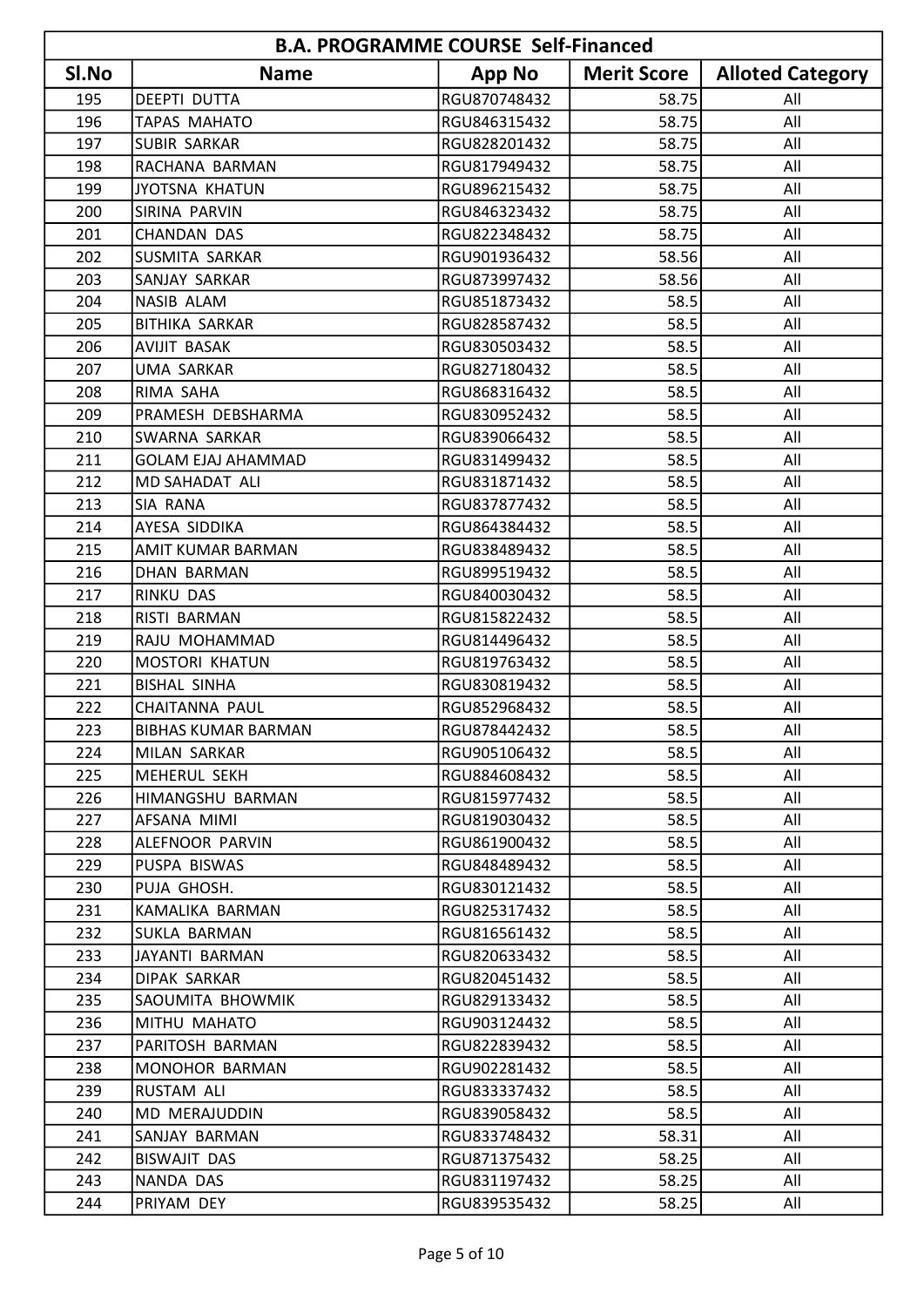|       | <b>B.A. PROGRAMME COURSE Self-Financed</b> |               |                    |                         |  |
|-------|--------------------------------------------|---------------|--------------------|-------------------------|--|
| SI.No | <b>Name</b>                                | <b>App No</b> | <b>Merit Score</b> | <b>Alloted Category</b> |  |
| 245   | RAHUL SEN                                  | RGU869550432  | 58.25              | All                     |  |
| 246   | JAGANNATH ROY                              | RGU838764432  | 58.25              | All                     |  |
| 247   | PUJA ROY                                   | RGU817706432  | 58.25              | All                     |  |
| 248   | ANINDITA NASKAR                            | RGU833394432  | 58.25              | All                     |  |
| 249   | RITESH MINJI                               | RGU892170432  | 58.25              | All                     |  |
| 250   | NIKITA GORE                                | RGU821296432  | 58.25              | All                     |  |
| 251   | SUSMITA SUTRADHAR                          | RGU828496432  | 58.25              | All                     |  |
| 252   | LABONI BARMAN                              | RGU820869432  | 58.25              | All                     |  |
| 253   | DEEPA BARMAN                               | RGU821867432  | 58.25              | All                     |  |
| 254   | <b>MAMPY SINGH</b>                         | RGU834750432  | 58.25              | All                     |  |
| 255   | SHILA BARMAN                               | RGU824273432  | 58.25              | All                     |  |
| 256   | PRASHANTA BARMAN                           | RGU839471432  | 58.25              | All                     |  |
| 257   | <b>BISWANATH SARKAR</b>                    | RGU834590432  | 58.25              | All                     |  |
| 258   | <b>RINKI ROY</b>                           | RGU819932432  | 58.25              | All                     |  |
| 259   | RABIN BARMAN                               | RGU840465432  | 58.25              | All                     |  |
| 260   | <b>SWAPNA DAS</b>                          | RGU839396432  | 58.25              | All                     |  |
| 261   | MOSTARI KHATUN                             | RGU818778432  | 58.25              | All                     |  |
| 262   | SALEKA KHATUN                              | RGU843201432  | 58.25              | All                     |  |
| 263   | SOMA BARMAN                                | RGU835841432  | 58.25              | All                     |  |
| 264   | PRATIMA BARMAN                             | RGU833626432  | 58.25              | All                     |  |
| 265   | APURBA BISWAS                              | RGU846446432  | 58.25              | All                     |  |
| 266   | JATIKA BARMAN                              | RGU845484432  | 58.25              | All                     |  |
| 267   | DEEP MAHAMMED                              | RGU882319432  | 58.065             | All                     |  |
| 268   | RUMPA DAS                                  | RGU886612432  | 58.065             | All                     |  |
| 269   | SUBHAJIT BARMAN                            | RGU832943432  | 58                 | All                     |  |
| 270   | ANAMIKA DEY                                | RGU851143432  | 58                 | All                     |  |
| 271   | <b>BIJOY DAS</b>                           | RGU859467432  | 58                 | All                     |  |
| 272   | <b>ASRAFUL HAQUE</b>                       | RGU901934432  | 58                 | All                     |  |
| 273   | BISWAJIT DEY                               | RGU821058432  | 58                 | All                     |  |
| 274   | <b>IMRAN HUSSAIN</b>                       | RGU830310432  | 58                 | All                     |  |
| 275   | <b>MEHEJOBI KHATUN</b>                     | RGU894198432  | 58                 | All                     |  |
| 276   | <b>BISHNU SAHA</b>                         | RGU829414432  | 58                 | All                     |  |
| 277   | RAHUL SAHA                                 | RGU839611432  | 58                 | All                     |  |
| 278   | SAMNUR SARKAR                              | RGU829110432  | 58                 | All                     |  |
| 279   | PRIYANKA SARKAR                            | RGU829721432  | 58                 | All                     |  |
| 280   | <b>NARGISH KHATUN</b>                      | RGU834162432  | 58                 | All                     |  |
| 281   | SHRIJA ROY                                 | RGU820281432  | 58                 | All                     |  |
| 282   | AJOY BARMAN                                | RGU824730432  | 58                 | All                     |  |
| 283   | <b>BHUBAN SARKAR</b>                       | RGU889403432  | 58                 | All                     |  |
| 284   | SOHALI SARKAR                              | RGU836516432  | 58                 | All                     |  |
| 285   | LIKSHUMAN AFRUJA                           | RGU901354432  | 58                 | All                     |  |
| 286   | PRATIMA BARMAN                             | RGU859458432  | 58                 | All                     |  |
| 287   | BISWANATH SARKAR                           | RGU815269432  | 58                 | All                     |  |
| 288   | <b>BITHI SARKAR</b>                        | RGU838298432  | 58                 | All                     |  |
| 289   | PRITI SARKAR                               | RGU826622432  | 58                 | All                     |  |
| 290   | DALI SARKAR                                | RGU833710432  | 58                 | All                     |  |
| 291   | RAJESH DAS                                 | RGU883145432  | 58                 | All                     |  |
| 292   | RANA SAHA                                  | RGU821229432  | 58                 | All                     |  |
| 293   | <b>BRISHTI ROY</b>                         | RGU834328432  | 58                 | All                     |  |
| 294   | SHREYASHI DEY                              | RGU814992432  | 58                 | All                     |  |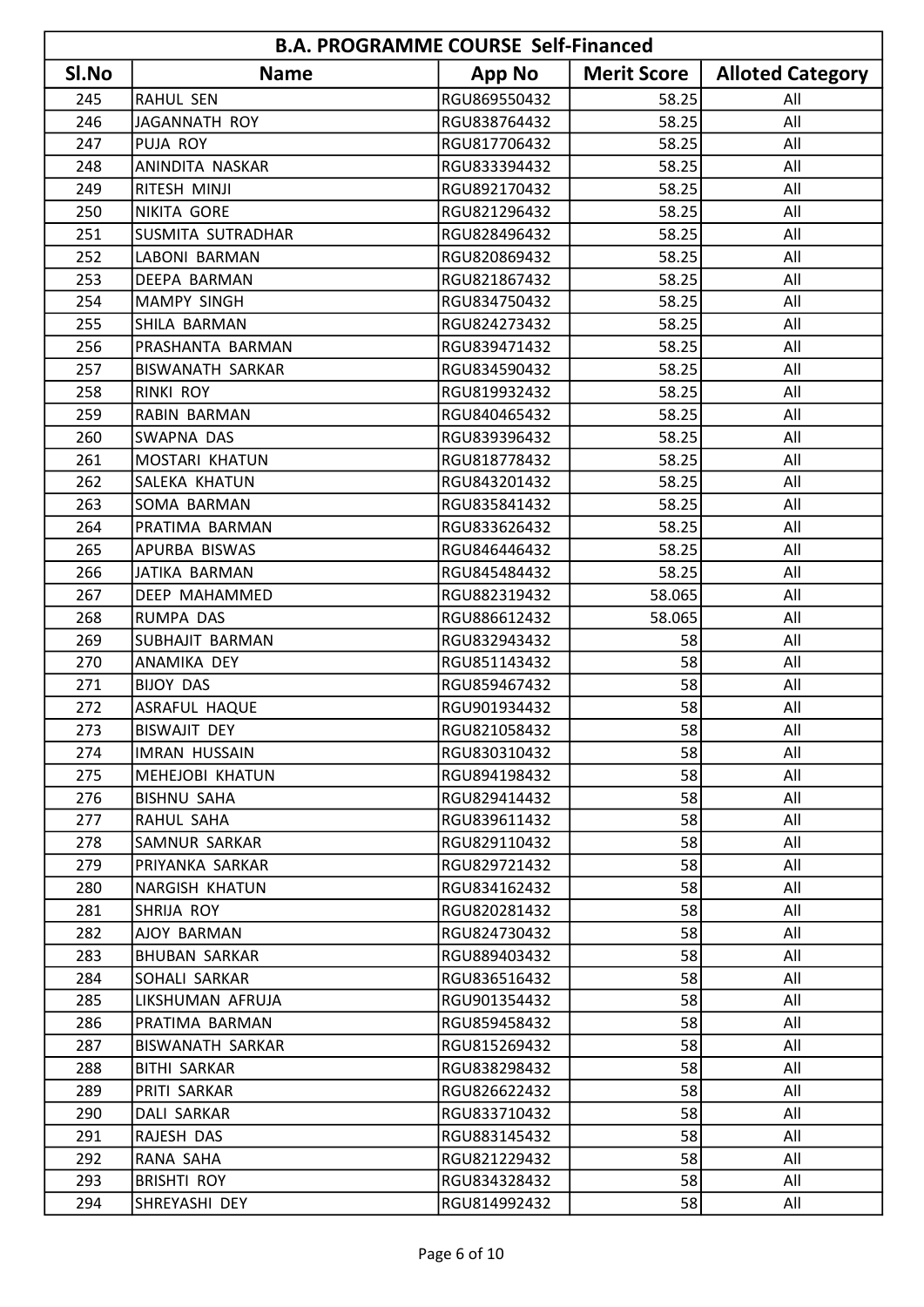| <b>B.A. PROGRAMME COURSE Self-Financed</b> |                          |               |                    |                         |
|--------------------------------------------|--------------------------|---------------|--------------------|-------------------------|
| SI.No                                      | <b>Name</b>              | <b>App No</b> | <b>Merit Score</b> | <b>Alloted Category</b> |
| 295                                        | JABA BARMAN              | RGU858156432  | 58                 | All                     |
| 296                                        | <b>JYOTIS KR ROY</b>     | RGU848974432  | 58                 | All                     |
| 297                                        | PAYEL DAS                | RGU886674432  | 58                 | All                     |
| 298                                        | <b>MAMONI BARMAN</b>     | RGU822475432  | 58                 | All                     |
| 299                                        | DIPTI BARMAN             | RGU817751432  | 58                 | All                     |
| 300                                        | DHANANJOY BARMAN         | RGU889925432  | 57.82              | All                     |
| 301                                        | <b>JYOTI SARKAR</b>      | RGU820360432  | 57.82              | All                     |
| 302                                        | <b>DEEP DUTTA</b>        | RGU818322432  | 57.75              | All                     |
| 303                                        | MANINDRA BARMAN          | RGU821290432  | 57.75              | All                     |
| 304                                        | JYOTI BARMAN             | RGU820052432  | 57.75              | All                     |
| 305                                        | PRANESWARI BARMAN        | RGU840644432  | 57.75              | All                     |
| 306                                        | <b>BIJAY SARKAR</b>      | RGU817464432  | 57.75              | All                     |
| 307                                        | <b>TANIYA SAHA</b>       | RGU846144432  | 57.75              | All                     |
| 308                                        | JAGADISH BARMAN          | RGU823645432  | 57.75              | All                     |
| 309                                        | RANJIT MAHANTA           | RGU830426432  | 57.75              | All                     |
| 310                                        | SIMA PARVIN              | RGU896861432  | 57.75              | All                     |
| 311                                        | HASENA KHATKUN           | RGU871048432  | 57.75              | All                     |
| 312                                        | <b>AVOY KUMAR PASWAN</b> | RGU820422432  | 57.75              | All                     |
| 313                                        | AZMATI AMINA MOON        | RGU821139432  | 57.75              | All                     |
| 314                                        | SUSMITA SINGHA           | RGU827206432  | 57.75              | All                     |
| 315                                        | <b>SUDHAN ROY</b>        | RGU820477432  | 57.75              | All                     |
| 316                                        | <b>DALI SAHA</b>         | RGU825019432  | 57.75              | All                     |
| 317                                        | <b>RUMA DEBI</b>         | RGU833546432  | 57.75              | All                     |
| 318                                        | SHYAMALI DEBSHARMA       | RGU903969432  | 57.75              | All                     |
| 319                                        | <b>NASEN BANU</b>        | RGU838692432  | 57.75              | All                     |
| 320                                        | SATYAJIT BARMAN          | RGU819170432  | 57.75              | All                     |
| 321                                        | SANGITA KUMARI MAHATO    | RGU821671432  | 57.75              | All                     |
| 322                                        | <b>ASTAMI SARKAR</b>     | RGU820270432  | 57.75              | All                     |
| 323                                        | RIMPA RAJVAR             | RGU873015432  | 57.75              | All                     |
| 324                                        | <b>MD NISHAT</b>         | RGU830384432  | 57.75              | All                     |
| 325                                        | ARAJIT SAHA              | RGU817107432  | 57.75              | All                     |
| 326                                        | HAWANUR KHATUN           | RGU817506432  | 57.75              | All                     |
| 327                                        | SATYAJIT SINGHA          | RGU830268432  | 57.5               | All                     |
| 328                                        | KONIKA SARKAR            | RGU833417432  | 57.5               | All                     |
| 329                                        | SWADESH BARMAN           | RGU838753432  | 57.5               | All                     |
| 330                                        | ARPITA DAS               | RGU834740432  | 57.5               | All                     |
| 331                                        | PRASANJIT MAHATO         | RGU823577432  | 57.5               | All                     |
| 332                                        | MD RUBEL HOSSAIN         | RGU820872432  | 57.5               | All                     |
| 333                                        | <b>GULJAR HUSSAIN</b>    | RGU829305432  | 57.5               | All                     |
| 334                                        | TAJMIMA KHATUN           | RGU863146432  | 57.5               | All                     |
| 335                                        | LIJA MALAKAR             | RGU815301432  | 57.5               | All                     |
| 336                                        | SUJOY GHOSH              | RGU868773432  | 57.5               | All                     |
| 337                                        | <b>BIPUL BARMAN</b>      | RGU819793432  | 57.5               | All                     |
| 338                                        | JIT DUTTA                | RGU820109432  | 57.5               | All                     |
| 339                                        | DIPA BARMAN              | RGU821846432  | 57.5               | All                     |
| 340                                        | JOSHEDA KHATUN           | RGU846987432  | 57.5               | All                     |
| 341                                        | SUMIT SIKDER             | RGU830836432  | 57.5               | All                     |
| 342                                        | BIPASHA MAHANTA          | RGU866858432  | 57.5               | All                     |
| 343                                        | RIYA KABIRAJ             | RGU818722432  | 57.5               | All                     |
| 344                                        | RANI DAS                 | RGU870646432  | 57.5               | All                     |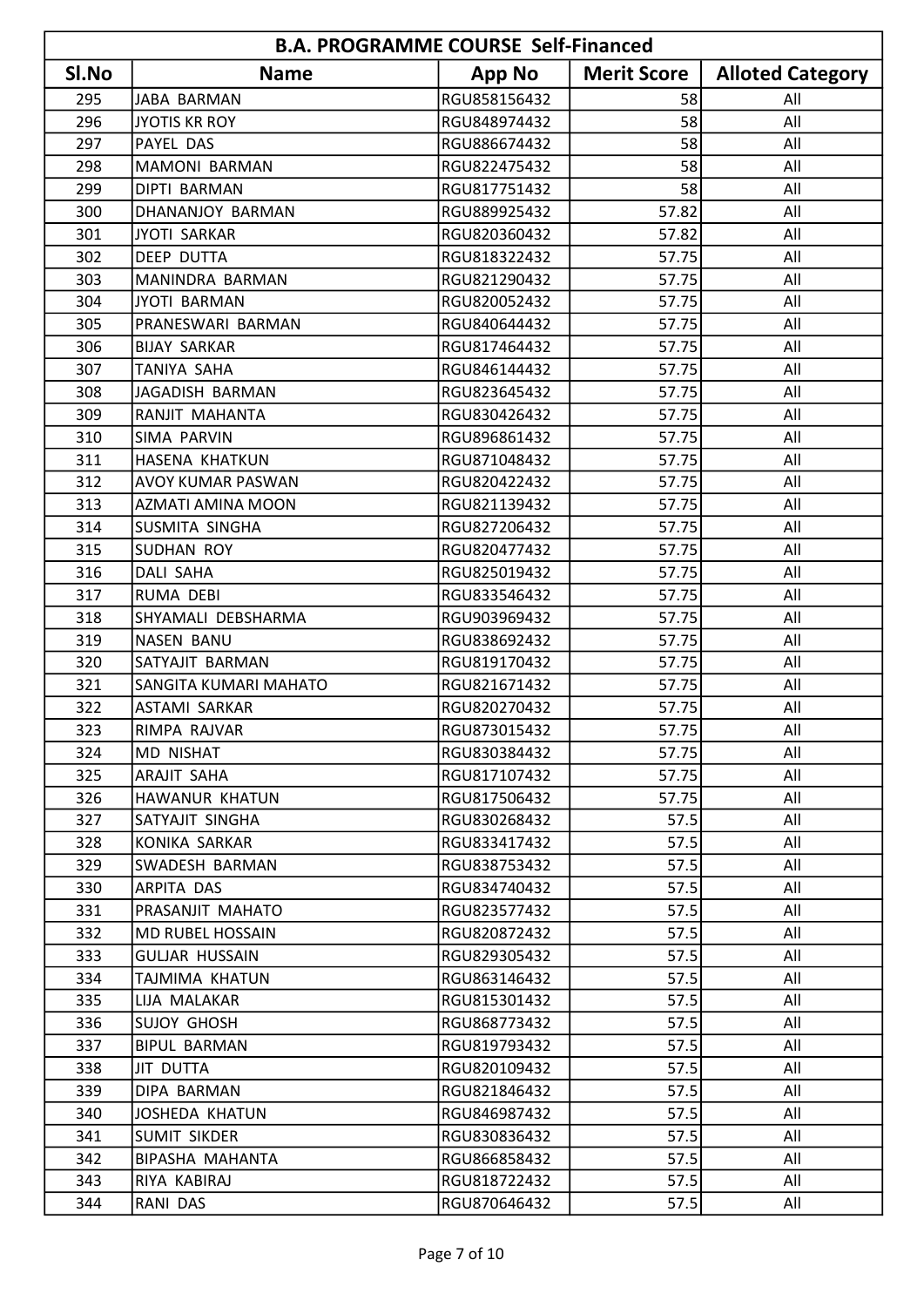|       | <b>B.A. PROGRAMME COURSE Self-Financed</b> |               |                    |                         |  |
|-------|--------------------------------------------|---------------|--------------------|-------------------------|--|
| SI.No | <b>Name</b>                                | <b>App No</b> | <b>Merit Score</b> | <b>Alloted Category</b> |  |
| 345   | MAMANI MANDAL                              | RGU840379432  | 57.5               | All                     |  |
| 346   | MOUMITA SARKAR                             | RGU819533432  | 57.5               | All                     |  |
| 347   | <b>DIPIKA PASMAN</b>                       | RGU838276432  | 57.5               | All                     |  |
| 348   | RAMESH CHANDRA BARMAN                      | RGU862395432  | 57.5               | All                     |  |
| 349   | SHYAMALI KARMAKAR                          | RGU822651432  | 57.5               | All                     |  |
| 350   | SARASWATI BARMAN                           | RGU818619432  | 57.5               | All                     |  |
| 351   | KHAIRUN NECHHA                             | RGU862488432  | 57.5               | All                     |  |
| 352   | <b>BULBULI HEMRAM</b>                      | RGU828006432  | 57.5               | All                     |  |
| 353   | PAPAI DUTTA                                | RGU859364432  | 57.5               | All                     |  |
| 354   | JHARNA DEBSHARMA                           | RGU860337432  | 57.5               | All                     |  |
| 355   | PAPAI KUMAR DAS                            | RGU820064432  | 57.5               | All                     |  |
| 356   | <b>JYOTI NAMA DAS</b>                      | RGU826416432  | 57.5               | All                     |  |
| 357   | RINKY MAHATO                               | RGU854225432  | 57.5               | All                     |  |
| 358   | SAHABUDDIN AHAMMAD                         | RGU859428432  | 57.5               | All                     |  |
| 359   | SHUVA MANDAL                               | RGU818044432  | 57.5               | All                     |  |
| 360   | HASANUL JAMAL ANSARI                       | RGU829892432  | 57.5               | All                     |  |
| 361   | SAIBANU KHATUN                             | RGU857342432  | 57.36              | All                     |  |
| 362   | <b>AMIT ROY</b>                            | RGU815545432  | 57.25              | All                     |  |
| 363   | MASRUFA KHATUN                             | RGU824899432  | 57.25              | All                     |  |
| 364   | <b>GOBINDO KARMAKAR</b>                    | RGU833890432  | 57.25              | All                     |  |
| 365   | <b>JANNATUN KHATUN</b>                     | RGU828515432  | 57.25              | All                     |  |
| 366   | PIJUSH SARKAR                              | RGU820829432  | 57.25              | All                     |  |
| 367   | <b>BISWAJIT ROY</b>                        | RGU859027432  | 57.25              | All                     |  |
| 368   | <b>TAPAS BARMAN</b>                        | RGU816099432  | 57.25              | All                     |  |
| 369   | <b>RUBEL RAIHAN</b>                        | RGU831581432  | 57.25              | All                     |  |
| 370   | DIPESH DAS                                 | RGU846739432  | 57.25              | All                     |  |
| 371   | <b>MAMONI RAY</b>                          | RGU825274432  | 57.25              | All                     |  |
| 372   | SANJIB KEYOT                               | RGU866832432  | 57.25              | All                     |  |
| 373   | KRISHNA THAKUR                             | RGU856332432  | 57.25              | All                     |  |
| 374   | <b>HASNUR KHATUN</b>                       | RGU822661432  | 57.25              | All                     |  |
| 375   | <b>JHUMPA BARMAN</b>                       | RGU820038432  | 57.25              | All                     |  |
| 376   | DHIRATA BARMAN                             | RGU865957432  | 57.25              | All                     |  |
| 377   | <b>DWIP SARKAR</b>                         | RGU828181432  | 57.25              | All                     |  |
| 378   | TARULATA RABIDAS                           | RGU819394432  | 57.25              | All                     |  |
| 379   | SANJAY MAHATO                              | RGU904435432  | 57.25              | All                     |  |
| 380   | KRISHNA DEBSHARMA                          | RGU830425432  | 57.25              | All                     |  |
| 381   | ABBAS MAHAMMAD                             | RGU877727432  | 57.25              | All                     |  |
| 382   | NURBANU KHATUN                             | RGU818521432  | 57.25              | All                     |  |
| 383   | DIPA KUMARI MAHATO                         | RGU839656432  | 57.25              | All                     |  |
| 384   | RADHA DAS                                  | RGU860775432  | 57.25              | All                     |  |
| 385   | RAHUL ALAM                                 | RGU830523432  | 57.25              | All                     |  |
| 386   | SHUBHANKAR MANDAL                          | RGU822202432  | 57.25              | All                     |  |
| 387   | MAHABUB ALAM                               | RGU853213432  | 57.085             | All                     |  |
| 388   | PRANOY MANDAL                              | RGU830995432  | 57                 | All                     |  |
| 389   | <b>BISWAJIT SARKAR</b>                     | RGU832332432  | 57                 | All                     |  |
| 390   | MADHUMITA RAJBANSHI                        | RGU816240432  | 57                 | All                     |  |
| 391   | DEBABRATA MODAK                            | RGU830014432  | 57                 | All                     |  |
| 392   | MD RAMJAN ALI                              | RGU827509432  | 57                 | All                     |  |
| 393   | SAGAR TALUKDAR                             | RGU821383432  | 57                 | All                     |  |
| 394   | SHIBEN MANDAL                              | RGU822024432  | 57                 | All                     |  |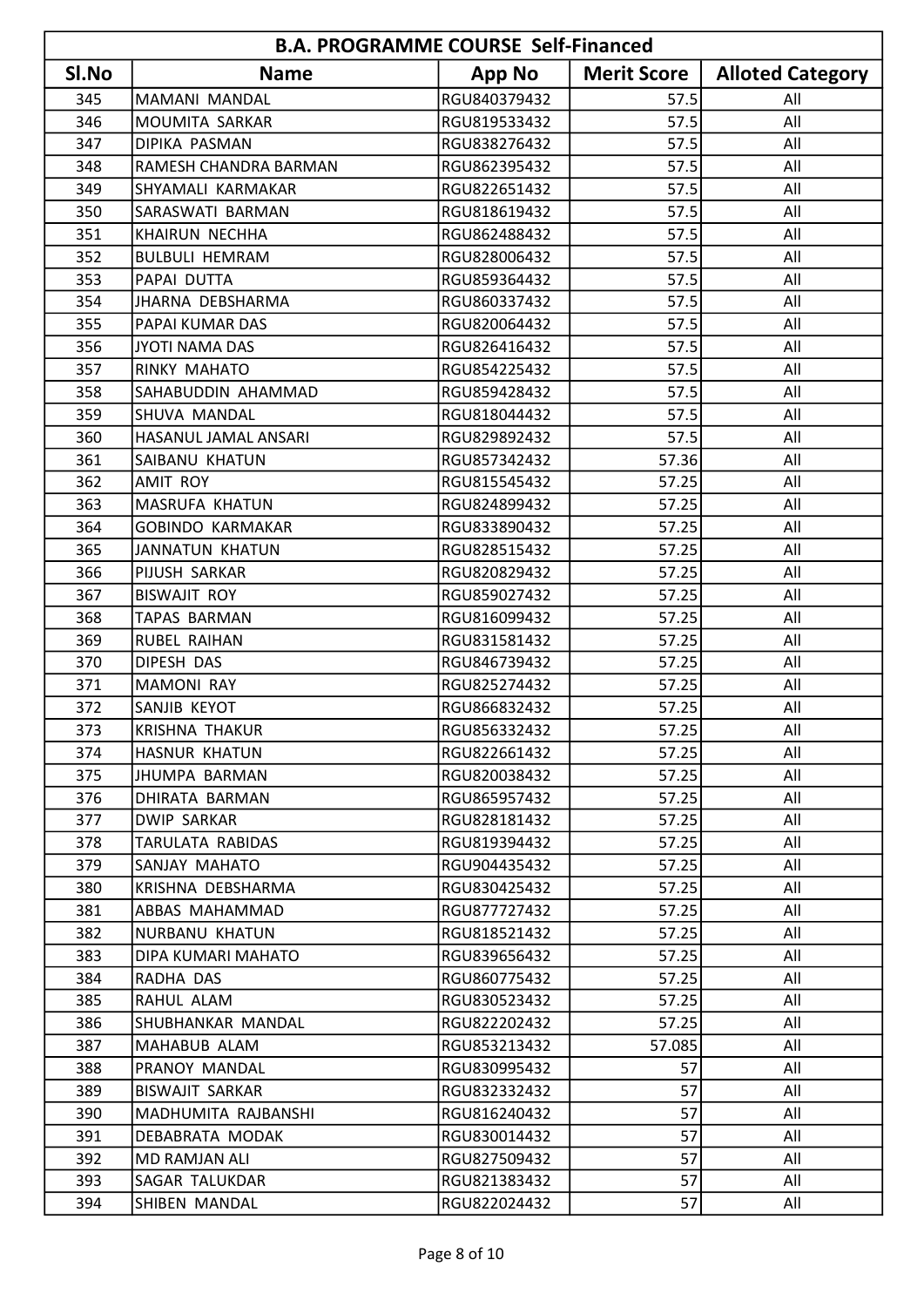|       | <b>B.A. PROGRAMME COURSE Self-Financed</b> |               |                    |                         |  |
|-------|--------------------------------------------|---------------|--------------------|-------------------------|--|
| SI.No | <b>Name</b>                                | <b>App No</b> | <b>Merit Score</b> | <b>Alloted Category</b> |  |
| 395   | <b>MD SARFARAZ ALAM</b>                    | RGU874976432  | 57                 | All                     |  |
| 396   | MITRA RISHI                                | RGU818155432  | 57                 | All                     |  |
| 397   | RINA DAS                                   | RGU829556432  | 57                 | All                     |  |
| 398   | <b>BISAL BARMAN</b>                        | RGU825614432  | 57                 | All                     |  |
| 399   | REHANA PARVIN                              | RGU827853432  | 57                 | All                     |  |
| 400   | <b>ANISH CHANDRA DAS</b>                   | RGU818137432  | 57                 | All                     |  |
| 401   | SOUVIK DAS                                 | RGU858679432  | 57                 | All                     |  |
| 402   | SANJOY DAS                                 | RGU903203432  | 57                 | All                     |  |
| 403   | JYOTI KUMARI MAHATO                        | RGU854130432  | 57                 | All                     |  |
| 404   | PRANAY BAKSHI                              | RGU814038432  | 57                 | All                     |  |
| 405   | PAMPA DEBNATH                              | RGU833236432  | 57                 | All                     |  |
| 406   | SANKAR JADAB                               | RGU815630432  | 57                 | All                     |  |
| 407   | MAHADEB DAS                                | RGU860027432  | 57                 | All                     |  |
| 408   | PURNIMA SUTRADHAR                          | RGU818135432  | 57                 | All                     |  |
| 409   | <b>IDRISH ALI</b>                          | RGU820814432  | 56.84              | All                     |  |
| 410   | SAHANAJ PARVIN                             | RGU852321432  | 56.84              | All                     |  |
| 411   | <b>ARIJIT GHOSH</b>                        | RGU858948432  | 56.75              | All                     |  |
| 412   | RIPAN DEBSHARMA                            | RGU848129432  | 56.75              | All                     |  |
| 413   | <b>SUDIP SARKAR</b>                        | RGU859280432  | 56.75              | All                     |  |
| 414   | <b>MD MOJAHID ISLAM</b>                    | RGU837535432  | 56.75              | All                     |  |
| 415   | PARTHA BISWAS                              | RGU820375432  | 56.75              | All                     |  |
| 416   | PARITOSH DEBSHARMA                         | RGU868081432  | 56.75              | All                     |  |
| 417   | <b>SUBHANKAR MANDAL</b>                    | RGU830080432  | 56.75              | All                     |  |
| 418   | PRIYA PAUL                                 | RGU832576432  | 56.75              | All                     |  |
| 419   | <b>ARIZ APTAB AZIZ</b>                     | RGU847102432  | 56.75              | All                     |  |
| 420   | RUMA BARMAN                                | RGU819039432  | 56.75              | All                     |  |
| 421   | <b>BRISHTI GHOSH</b>                       | RGU829438432  | 56.75              | All                     |  |
| 422   | <b>BIJOY DAS</b>                           | RGU859118432  | 56.75              | All                     |  |
| 423   | HARUN RASID                                | RGU884974432  | 56.75              | All                     |  |
| 424   | RUHINA PARVEEN                             | RGU823309432  | 56.75              | All                     |  |
| 425   | RUHINA PARVEEN                             | RGU853260432  | 56.75              | All                     |  |
| 426   | SUSMITA SAHA                               | RGU820939432  | 56.75              | All                     |  |
| 427   | BIKRAM DAS                                 | RGU822306432  | 56.75              | All                     |  |
| 428   | <b>SUMAN BARMAN</b>                        | RGU839428432  | 56.75              | All                     |  |
| 429   | MINJARUL HOQUE                             | RGU829656432  | 56.75              | All                     |  |
| 430   | PRASENJIT SHIL                             | RGU829870432  | 56.75              | All                     |  |
| 431   | HRIDAY BISWAS                              | RGU825112432  | 56.75              | All                     |  |
| 432   | <b>SUMITA SAHA</b>                         | RGU829945432  | 56.75              | All                     |  |
| 433   | <b>BEAUTI SAHA</b>                         | RGU819941432  | 56.75              | All                     |  |
| 434   | SANCHITA BISWAS                            | RGU830357432  | 56.75              | All                     |  |
| 435   | DOLI BARMAN                                | RGU820790432  | 56.75              | All                     |  |
| 436   | DIPALI BARMAN                              | RGU829613432  | 56.75              | All                     |  |
| 437   | KUNAL SAHA                                 | RGU819946432  | 56.75              | All                     |  |
| 438   | MAMANI MANDAL                              | RGU857895432  | 56.75              | All                     |  |
| 439   | RESHMA PARVIN                              | RGU897245432  | 56.64              | All                     |  |
| 440   | <b>BIJOY PAUL</b>                          | RGU856804432  | 56.5               | All                     |  |
| 441   | DWIP MARDI                                 | RGU897174432  | 56.5               | All                     |  |
| 442   | SOMNATH CHARE                              | RGU822068432  | 56.5               | All                     |  |
| 443   | <b>CHHOTON BARMAN</b>                      | RGU822122432  | 56.5               | All                     |  |
| 444   | SAUGATA ROY                                | RGU821745432  | 56.5               | All                     |  |